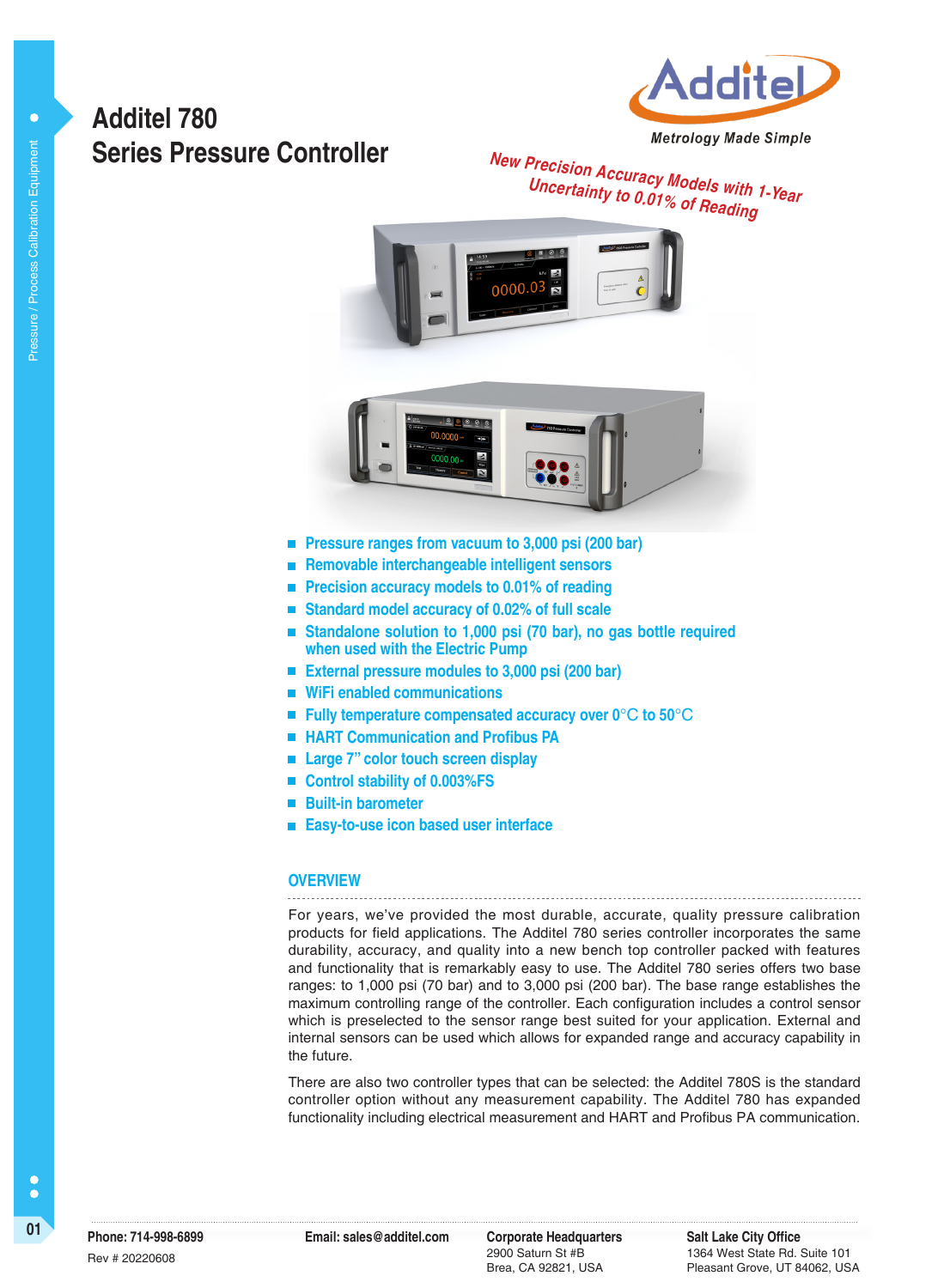# idit **Metrology Made Simple**

### **MODULAR DESIGN**

Each unit comes with one Intelligent Pressure Module configured to the many range offerings provided. Standard accuracy sensors come with a 1 year accuracy of 0.02% FS. The precision accuracy models improve the 1 year accuracy specification to 0.01% of reading from 100% to 30% of range. Each sensor has been specially aged, tested and screened before assembly. After assembly each sensor is temperature compensated over the range of 0°C to



50°C. The Additel 780 series allows for one internal pressure sensor and one external pressure sensor. The modular design of this unit provides for interchangeability of both the internal and external sensors with other Intelligent Pressure Modules.

In addition to the Intelligent Pressure Modules, the Additel 780 series has a built in barometric sensor. This allows for switching between gauge pressures to absolute pressures.

### **STANDALONE SOLUTION**

Typical pressure controllers will require a nitrogen bottle for the gas supply which make it difficult to move the controller around without having to move or connect to another bottle. The Additel 780 series is unique in that with the optional electric pump, you can generate pressures to 1,000 psi (70 bar) without the need of a gas bottle.



#### **PROCESS FUNCTIONALITY (excl ADT780S versions)**

The 780 Series Pressure Controller is considered to handle a very wide range of applications which may normally require a pressure calibrator. Built-in capability, includes current and voltage measurement capability, 24 volt loop power, HART<sup>®</sup> and Profibus PA communication, switch measurement capability, and much more.

#### **MEASUREMENT SPECIFICATIONS**

| <b>Specification</b>                     | <b>ADT780-1K</b>                                                                                                                                                                                                                                                               | ADT780-3K                                              |  |  |  |
|------------------------------------------|--------------------------------------------------------------------------------------------------------------------------------------------------------------------------------------------------------------------------------------------------------------------------------|--------------------------------------------------------|--|--|--|
| Pressure range                           | $-14.5$ to 1,000 psi ( $-0.95$ to 70 bar)                                                                                                                                                                                                                                      | $-14.5$ to 3,000 psi (-0.95 to 200 bar) <sup>[1]</sup> |  |  |  |
| <b>Control stability</b>                 | 0.003% FS (stability based on % FS of control sensor range)                                                                                                                                                                                                                    |                                                        |  |  |  |
| Precision<br>(includes 1 year stability) | See pressure range table                                                                                                                                                                                                                                                       |                                                        |  |  |  |
| Media                                    | Clean gas                                                                                                                                                                                                                                                                      |                                                        |  |  |  |
| Over-range indication                    | 103% to 120% (based on sensor)                                                                                                                                                                                                                                                 |                                                        |  |  |  |
| <b>Resolution</b>                        | 4, 5, 6, or 7 digits (user selectable) $^{[2]}$                                                                                                                                                                                                                                |                                                        |  |  |  |
| <b>Pressure type</b>                     | Gauge, Absolute                                                                                                                                                                                                                                                                |                                                        |  |  |  |
| Warm up time                             | 15 minutes                                                                                                                                                                                                                                                                     |                                                        |  |  |  |
| <b>Measurement units</b>                 | Pa, hPa, kPa, MPa, bar, mbar, psi, mmHq@0°C,cmHq@0°C, mHq@0°C, inHq@0°C,<br>inH,O@4°C, mmH,O@4°C, cmH,O@4°C, mH,O@4°C, mmH,O@20°C, cmH,O@20°C,<br>mH <sub>2</sub> O@20°C, kg/m <sup>2</sup> , kg/cm <sup>2</sup> , mtorr, torr, atm, lb/ft <sup>2</sup> , tsi, user selectable |                                                        |  |  |  |
| Minimum control pressure <sup>[3]</sup>  | 0.0001 psi<br>$0.001$ psi                                                                                                                                                                                                                                                      |                                                        |  |  |  |

[1] HP gas supply required to reach 3,000 psi (200 bar).

.<br>[2] 7 digit resolution for precision model only.

[3] Dependent on pressure module.

 $\bullet$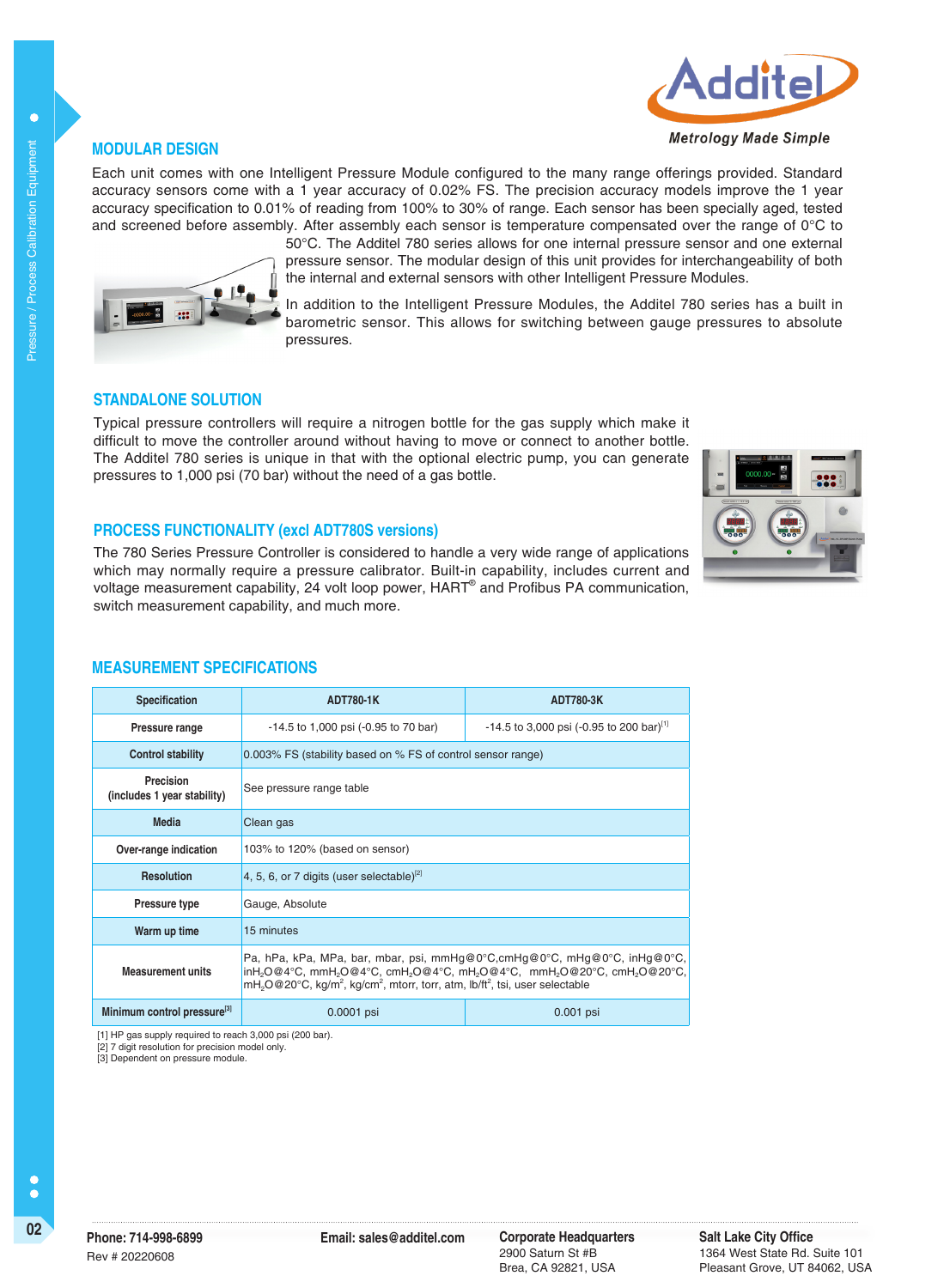#### **BAROMETRIC MEASUREMENT SPECIFICATION**



| <b>Barometer</b>               | Accuracy |
|--------------------------------|----------|
| Standard                       | 55 Pa    |
| <b>High Accuracy</b><br>(HABP) | 10 Pa    |

Barometer range (60~110)kPa, the accuracy includes calibration uncertainty, linearity, and long term stability.

## **ELECTRICAL MEASURE SPECIFICATIONS[1]**

| <b>Specification</b> | Range                                                            | <b>Resolution</b> | <b>Accuracy</b>           |  |  |
|----------------------|------------------------------------------------------------------|-------------------|---------------------------|--|--|
| <b>Volts DC</b>      | $-30$ to $30$ V                                                  | $0.1$ mV          | $\pm 0.01\%$ rdg + 1.5 mV |  |  |
|                      | $-300$ to 300 mV                                                 | 1 µV              | $\pm 0.01\%$ rdg + 15 µV  |  |  |
| Current DC           | $-30$ to 30 mA                                                   | $0.1 \mu A$       | $\pm 0.01\%$ rdg + 1.5 µA |  |  |
| Switch test          | If the switch has detected voltage, the range is from $3 - 24$ V |                   |                           |  |  |
| DC 24V output        | 24 V $\pm$ 0.24 V, max 30 mA                                     |                   |                           |  |  |

[1] Not available in ADT780S versions

#### **PHYSICAL SPECIFICATIONS**

| <b>Specification</b>         | ADT780-1K & ADT780-3K                        |
|------------------------------|----------------------------------------------|
| Power                        | 100 to 240 V, 50/60 Hz                       |
| <b>Pressure ports</b>        | G1/8F                                        |
| Storage temperature          | -20 $\rm{^{\circ}C}$ to 70 $\rm{^{\circ}C}$  |
| <b>Operating environment</b> | 0-90% RH non-condensing                      |
| <b>Display</b>               | 7 inch (17.8 cm) color, touch screen display |
| Weight                       | 33 lbs (15 kg)                               |
| Dimensions (DWH)             | 16.5 x 17.3 x 5.2 inch (419 x 440 x 132 mm)  |
| <b>Mounting</b>              | Standard desktop, optional rack mount kit    |
| <b>Shock</b>                 | 4G                                           |
| <b>Vibration</b>             | 1G 10Hz~500Hz                                |

### **OTHER SPECIFICATIONS**

| WiFi specifications              | 802.11 b, g, and n                                                                             |  |  |
|----------------------------------|------------------------------------------------------------------------------------------------|--|--|
| Vent                             | Front panel vent and safety release button (only for 780S)                                     |  |  |
| <b>Communications</b>            | RS232, USB, LAN, WIFI                                                                          |  |  |
| <b>Stability indicator</b>       | User selectable                                                                                |  |  |
| <b>Operating modes</b>           | Control, measure, and vent                                                                     |  |  |
| Display modes                    | Controller – show pressure indication and control                                              |  |  |
|                                  | Calibrator – shows pressure indication, control, and electrical measurement (excl ADT780S)     |  |  |
| Localization                     | English, Chinese (simplified), German, Spanish, French, Italian, Portuguese, Russian, Japanese |  |  |
| Conformity                       | <b>CE</b>                                                                                      |  |  |
| <b>Calibration certification</b> | ISO 17025 accredited certificate of calibration with data included                             |  |  |
| Warranty                         | 1 year                                                                                         |  |  |

 $\bullet$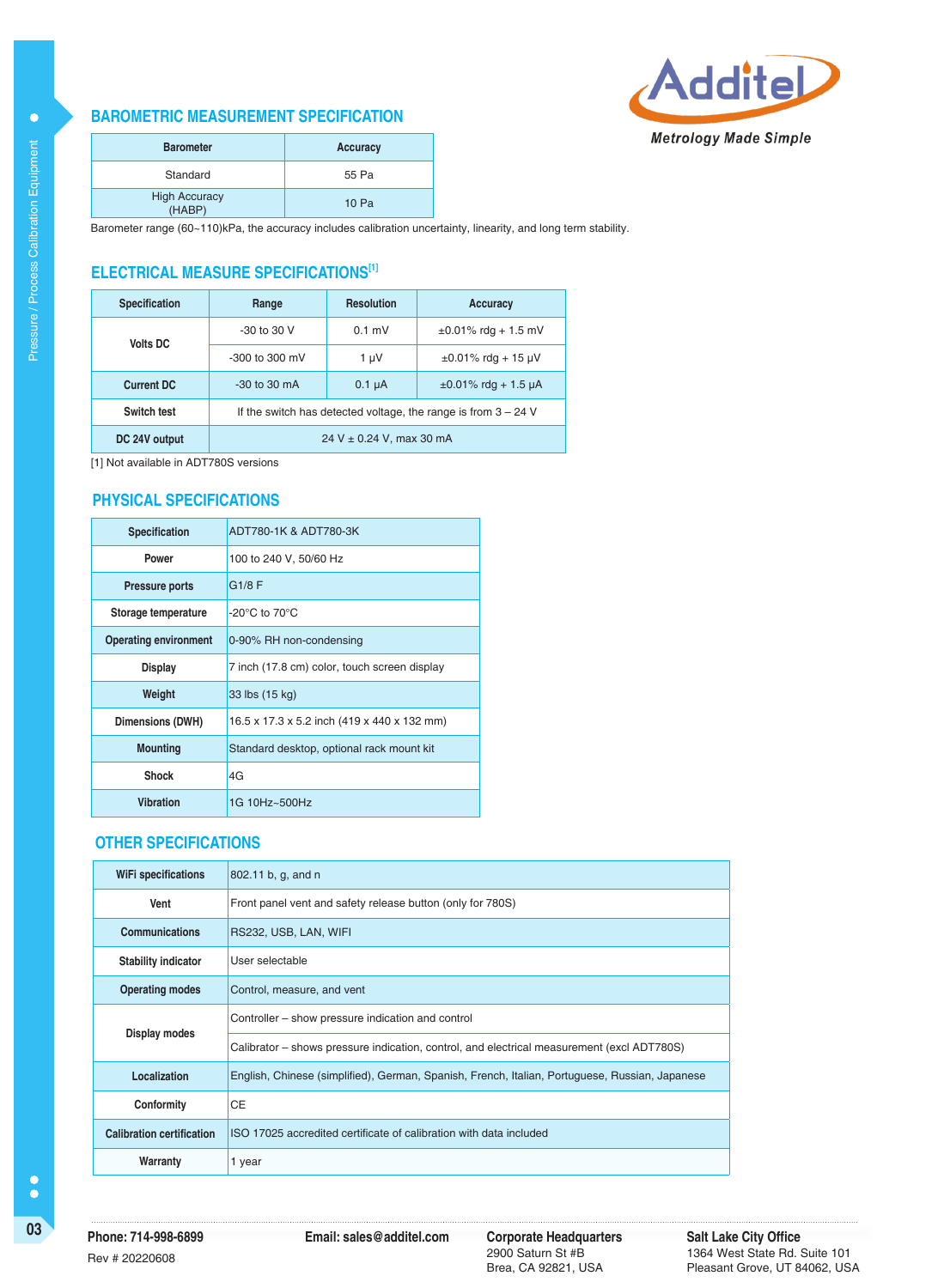

### **OPTIONAL ACCESSORIES**

| <b>ADT121-X</b><br><b>External Manifold</b>                                 | 1 pc                                                                          |  |
|-----------------------------------------------------------------------------|-------------------------------------------------------------------------------|--|
| <b>Manifold connection</b><br>hose                                          | 1 pc                                                                          |  |
| <b>Power adapter</b>                                                        | 1 pc                                                                          |  |
| 9022 Test leads<br>(except 780S)                                            | $2$ sets $(4$ pc)                                                             |  |
| 9020 Short circuit<br>cable<br>(except 780S)                                | 1 set $(2 pc)$                                                                |  |
| 9060 Pressure module<br>connection cable                                    | 1 pc                                                                          |  |
| <b>Adapter set (adapters</b><br>to fit the ADT78X port<br>to male fittings) | 1 set<br>(2 pcs G1/8M<br>to G1/4M, 2 pcs<br>G1/8M to Festo.<br>release valve) |  |
| ISO 17025 accredited<br>certificate                                         | 1 pc                                                                          |  |
| O-rings                                                                     | 2 types                                                                       |  |
| Vacuum / Vent tubing                                                        | 2 pc                                                                          |  |

**STANDARD ACCESSORIES**

| <b>ADT161</b>     | Pressure modules (see module<br>information)                 |  |  |
|-------------------|--------------------------------------------------------------|--|--|
| ADT780-1K-EPUMP   | 1,000 psi (70 bar) electrical<br>pump                        |  |  |
| 9050              | RS232 to USB adapter                                         |  |  |
| 9050-EXT          | RS 232 (DB9/M) extension<br>cable, 9 feet                    |  |  |
| ADT100-FLT-1K     | Liquid trap                                                  |  |  |
| 9912-780          | Shipment case for the ADT780<br>and ADT780S Controller       |  |  |
| 9530 Additel/ACal | Automated calibration software,<br>Task and asset management |  |  |
| 9245-780          | Rack mount kit                                               |  |  |
| <b>9245-EPUMP</b> | Rack mount kit                                               |  |  |

#### **ADT780 ORDERING INFORMATION (Controller without E-pump)**



 $\bullet$ 

Rev # 20220608

**04 Corporate Headquarters**<br> **Email: sales@additel.com** Corporate Headquarters 2900 Saturn St #B Brea, CA 92821, USA

**Salt Lake City Office** 1364 West State Rd. Suite 101 Pleasant Grove, UT 84062, USA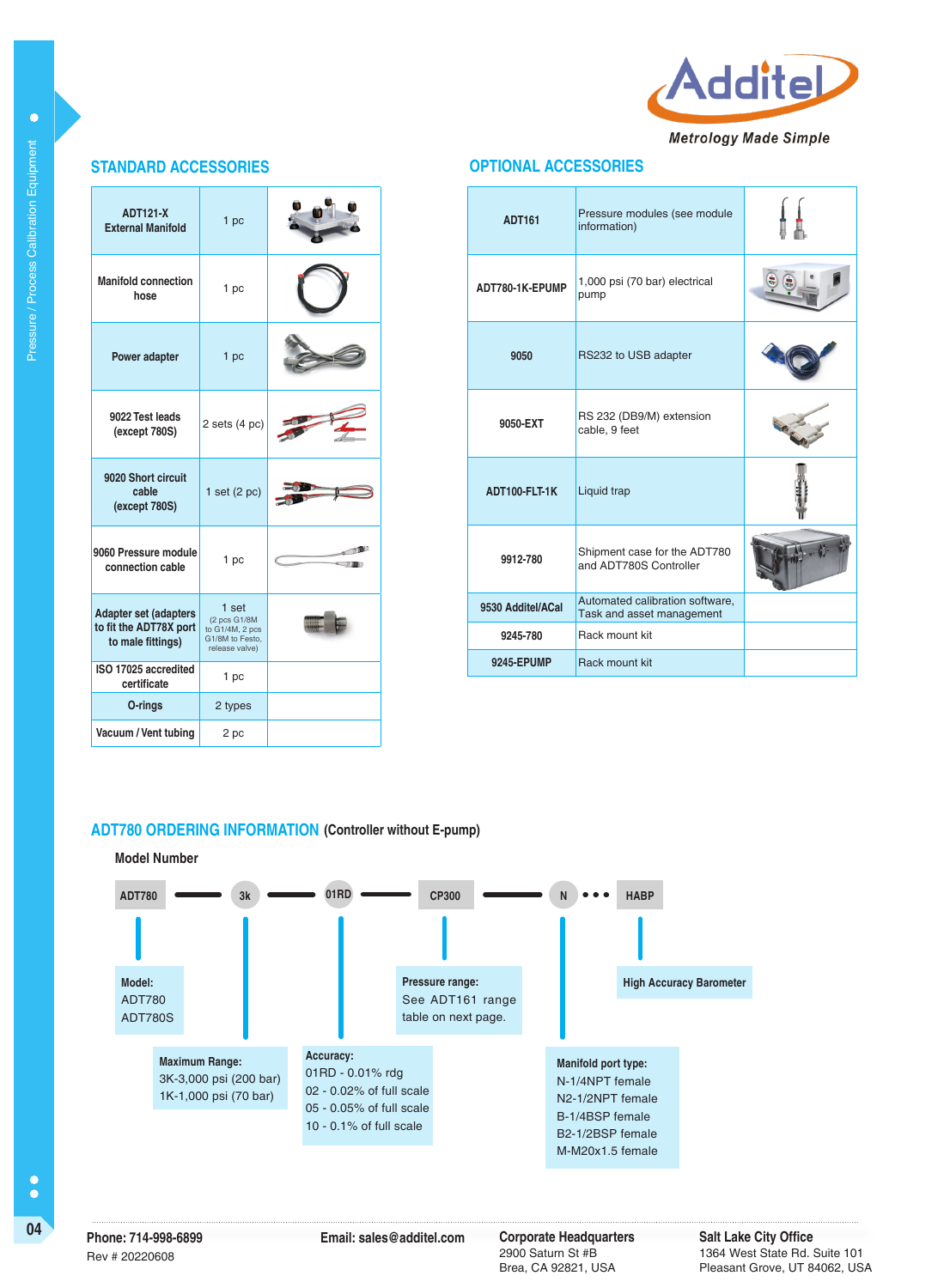

**Metrology Made Simple** 

| P/N               | <b>Pressure Range</b>            |               | <b>Media</b> |          | <b>Pressure Rating</b> |                      | Suggested<br><b>Controller</b> | Internal / External Use |
|-------------------|----------------------------------|---------------|--------------|----------|------------------------|----------------------|--------------------------------|-------------------------|
|                   | psig                             | bar.g         |              | Accuracy | <b>Burst</b>           | <b>Over Pressure</b> | Compatibility                  |                         |
|                   | <b>Standard Pressure Sensors</b> |               |              |          |                        |                      |                                |                         |
| CP <sub>10</sub>  | ±10                              | ±0.7          | G            | 0.02% FS | 3x                     | 1.2x                 | ADT780-1K only                 | <b>Both</b>             |
| <b>CP15</b>       | ±15                              | ±1.0          | G            | 0.02% FS | 3x                     | 1.2x                 | ADT780-1K only                 | <b>Both</b>             |
| <b>CP30</b>       | $-15$ to 30                      | $-1$ to 2.0   | G            | 0.02% FS | 3x                     | 1.2x                 | ADT780-1K only                 | <b>Both</b>             |
| <b>CP50</b>       | $-15$ to $50$                    | $-1$ to 3.5   | G            | 0.02% FS | 3x                     | 1.2x                 | ADT780-1K only                 | <b>Both</b>             |
| CP100             | $-15$ to $100$                   | $-1$ to $7.0$ | G,L          | 0.02% FS | 3x                     | 1.2x                 | ADT780-1K only                 | <b>Both</b>             |
| <b>CP300</b>      | $-15$ to 300                     | $-1$ to 20    | G,L          | 0.02% FS | 3x                     | 1.2x                 | <b>Both</b>                    | <b>Both</b>             |
| <b>CP500</b>      | $-15$ to $500$                   | $-1$ to 35    | G,L          | 0.02% FS | 3x                     | 1.2x                 | <b>Both</b>                    | <b>Both</b>             |
| <b>CP600</b>      | $-15$ to 600                     | $-1$ to 40    | G,L          | 0.02% FS | 3x                     | 1.2x                 | <b>Both</b>                    | <b>Both</b>             |
| CP1K              | $-15$ to $1,000$                 | $-1$ to $70$  | G,L          | 0.02% FS | 3x                     | 1.2x                 | <b>Both</b>                    | <b>Both</b>             |
| CP <sub>2</sub> K | $-15$ to 2,000                   | $-1$ to 140   | G,L          | 0.02% FS | 3x                     | 1.2x                 | ADT780-3K only                 | <b>Both</b>             |
| CP3K              | $-15$ to 3,000                   | $-1$ to 200   | G,L          | 0.02% FS | 3x                     | 1.2x                 | ADT780-3K only                 | <b>Both</b>             |
| CP <sub>5</sub> K | $-15$ to $5,000$                 | $-1$ to 350   | G,L          | 0.02% FS | 3x                     | 1.2x                 | N/A                            | External                |
| CP10K             | -15 to 10,000                    | $-1$ to $700$ | G,L          | 0.02% FS | 2x                     | 1.2x                 | N/A                            | External                |

|                      |              | <b>Compound Pressure</b>                        |                                               | Absolute Pressure <sup>[3]</sup>                    |                                                                                              |              | <b>Pressure</b><br>Rating | Suggested                   |                            |
|----------------------|--------------|-------------------------------------------------|-----------------------------------------------|-----------------------------------------------------|----------------------------------------------------------------------------------------------|--------------|---------------------------|-----------------------------|----------------------------|
| P/N                  | <b>Media</b> | Compound<br><b>Pressure Range</b><br>(psi, bar) | Accuracy <sup>[2]</sup>                       | <b>Absolute Pressure</b><br>Range<br>(psi.a, bar.a) | Accuracy                                                                                     | <b>Burst</b> | Over<br>Pressure          | Controller<br>Compatibility | Internal / External<br>Use |
| Precision Sensors[1] |              |                                                 |                                               |                                                     |                                                                                              |              |                           |                             |                            |
| CP30M                | GL           | $-15$ to 30 psi<br>$-1$ to 2.0 bar              | 0.01% rdg or 0.003%FS<br>whichever is greater | 0 to 45 psi.a<br>0 to 3 bar.a                       | 0.01% rdg or 0.003%FS<br>whichever is greater <sup>[4]</sup> ,<br>$0.02\%$ FS <sup>[5]</sup> | 2x           | 1.2x                      | ADT780-1K<br>only           | <b>Both</b>                |
| CP50M                | G,L          | $-15$ to 50 psi<br>$-1$ to 3.5 bar              | 0.01% rdg or 0.003%FS<br>whichever is greater | 0 to $65$ psi.a<br>0 to 4.5 bar.a                   | 0.01% rdg or 0.003%FS<br>whichever is greater <sup>[4]</sup> .<br>$0.02\%$ FS <sup>[5]</sup> | 2x           | 1.2x                      | ADT780-1K<br>only           | <b>Both</b>                |
| <b>CP100M</b>        | G.L          | -15 to 100 psi<br>$-1$ to $7.0$ bar             | 0.01% rdg or 0.003%FS<br>whichever is greater | 0 to 115 psi.a<br>0 to 8 bar.a                      | 0.01% rdg or 0.003%FS<br>whichever is greater <sup>[4]</sup> ,<br>$0.01\%$ FS <sup>[5]</sup> | 2x           | 1.2x                      | ADT780-1K<br>only           | <b>Both</b>                |
| <b>CP300M</b>        | G,L          | -15 to 300 psi<br>$-1$ to 20 bar                | 0.01% rdg or 0.003%FS<br>whichever is greater | 0 to 315 psi.a<br>0 to 21 bar.a                     | 0.01% rdg or 0.003%FS<br>whichever is greater                                                | 2x           | 1.2x                      | <b>Both</b>                 | <b>Both</b>                |
| <b>CP500M</b>        | G.L          | -15 to 500 psi<br>-1 to 35 bar                  | 0.01% rdg or 0.003%FS<br>whichever is greater | 0 to 515 psi.a<br>0 to 36 bar.a                     | 0.01% rdg or 0.003%FS<br>whichever is greater                                                | 2x           | 1.2x                      | <b>Both</b>                 | <b>Both</b>                |
| <b>CP1KM</b>         | G,L          | -15 to 1,000 psi<br>$-1$ to 70 bar              | 0.01% rdg or 0.003%FS<br>whichever is greater | 0 to 1,015 psi.a<br>0 to $71$ bar.a                 | 0.01% rdg or 0.003%FS<br>whichever is greater                                                | 2x           | 1.2x                      | <b>Both</b>                 | <b>Both</b>                |
| CP1.5KM              | G.L          | -15 to 1,500 psi<br>-1 to 100 bar               | 0.01% rdg or 0.003%FS<br>whichever is greater | 0 to 1,515 psi.a<br>0 to 101 bar.a                  | 0.01% rdg or 0.003%FS<br>whichever is greater                                                | 2x           | 1.2x                      | <b>Both</b>                 | <b>Both</b>                |
| CP2KM                | G,L          | -15 to 2,000 psi<br>-1 to 140 bar               | 0.01% rdg or 0.003%FS<br>whichever is greater | 0 to 2,015 psi.a<br>0 to 141 bar.a                  | 0.01% rdg or 0.003%FS<br>whichever is greater                                                | 2x           | 1.1x                      | ADT780-3K<br>only           | <b>Both</b>                |
| CP3KM                | G.L          | -15 to 3,000 psi<br>-1 to 200 bar               | 0.01% rdg or 0.003%FS<br>whichever is greater | 0 to 3,015 psi.a<br>0 to 201 bar.a                  | 0.01% rdg or 0.003%FS<br>whichever is greater                                                | 2x           | 1.1x                      | ADT780-3K<br>only           | <b>Both</b>                |

[1] Contact Additel for other range options.

[2] Accuracy includes calibration uncertainty, linearity and long-term stability.

[3] Absolute pressure is created using a combination of CPXM sensor and internal barometer. Internal barometer accuracy is 55 pa accuracy for the standard controller and 10 pa accuracy for the high accuracy barometer option (780-XX-XX-CPXM-X-HABP).

[4] Absolute accuracy when used with high accuracy barometer option.

**Specifications for ADT780 Internal / External Sensors**

[5] Absolute accuracy when used with standard barometer.

\*\*Low pressure sensors (ADT161-XX-DPX) available for low pressure and differential pressure measurement. Also available for low pressure control (gauge mode only). Ranges from  $\pm 1$  inH<sub>2</sub>O (2.5 mbar) to 300 inH<sub>2</sub>O (700 mbar).

Pressure / Process Calibration Equipment Pressure / Process Calibration Equipment

 $\bullet$ 

 $\bullet$ 

 $\bullet$ 

2900 Saturn St #B Brea, CA 92821, USA